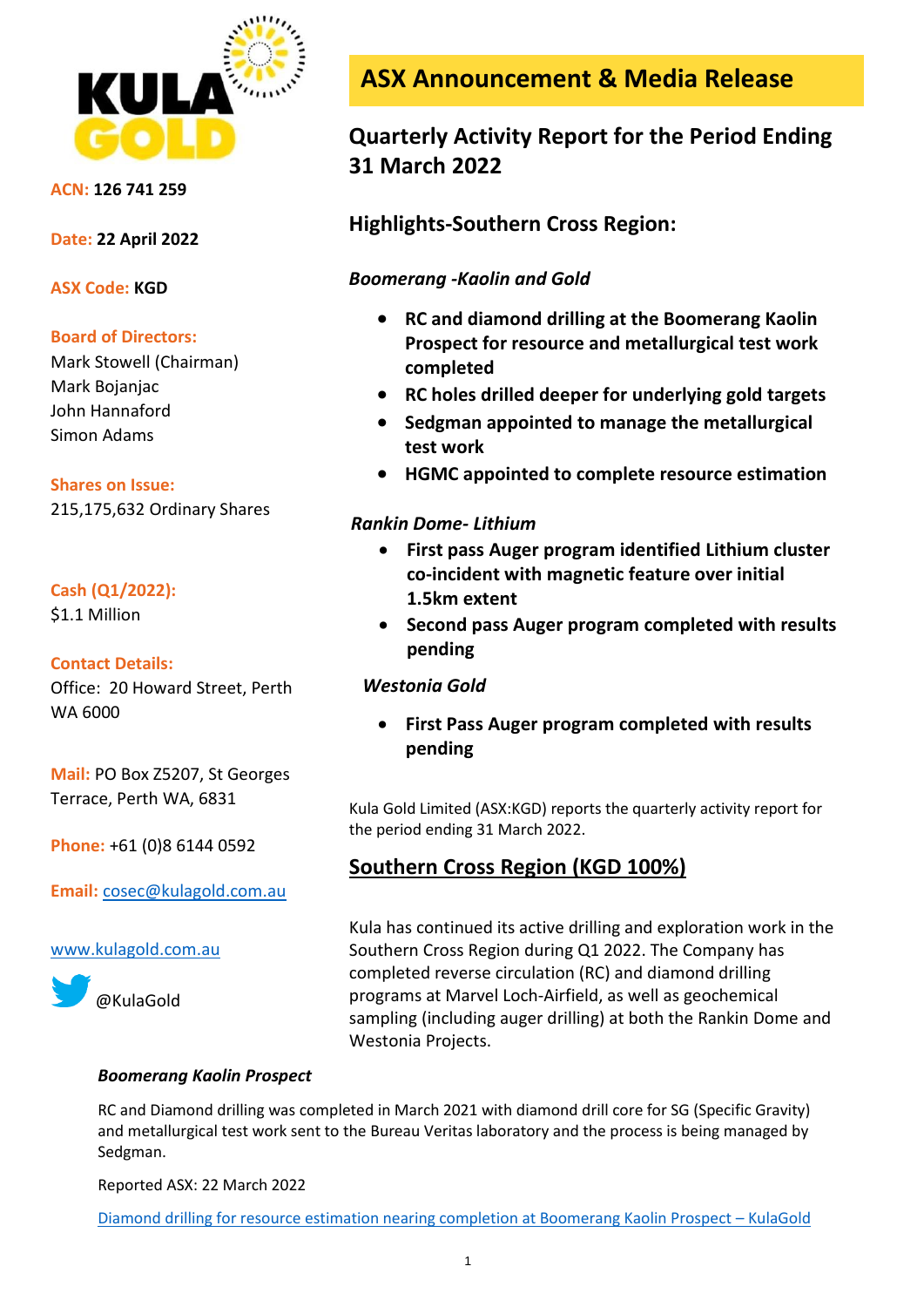#### [RC Drilling of the Boomerang Kaolin Prospect resumes in New Year](https://www.kulagold.com.au/2022/01/rc-drilling-of-the-boomerang-kaolin-prospect-resumes-in-new-year/) – KulaGold

Kula has commenced business planning including evaluating a variety of products that may be able to be produced.



*Diamond Drilling in progress at the Boomerang Kaolin Prospect*

## *Rankin Dome Project*

First pass Auger drilling identified a Lithium cluster co-incident with magnetic feature over initial 1.5km extent. A second pass Auger program was completed in January 2022 with results pending.

Reported ASX: 3 February 2022.

#### [Auger drilling identifies anomalous Lithium results at Rankin Dome Project](https://www.kulagold.com.au/2022/02/auger-drilling-identifies-anomalous-lithium-results-at-rankin-dome-project/) – KulaGold

Kula's Rankin Dome tenement is located approximately 130km NW of the world class Mt Holland Lithium mine in the same terrain of the Yilgarn Province. It is a joint venture between subsidiaries of Sociedad Química y Minera de Chile S.A. (SQM) and Wesfarmers Limited to develop and operate the Mount Holland Lithium Project, which will be a unique, fully integrated producer of battery quality lithium hydroxide in Western Australia.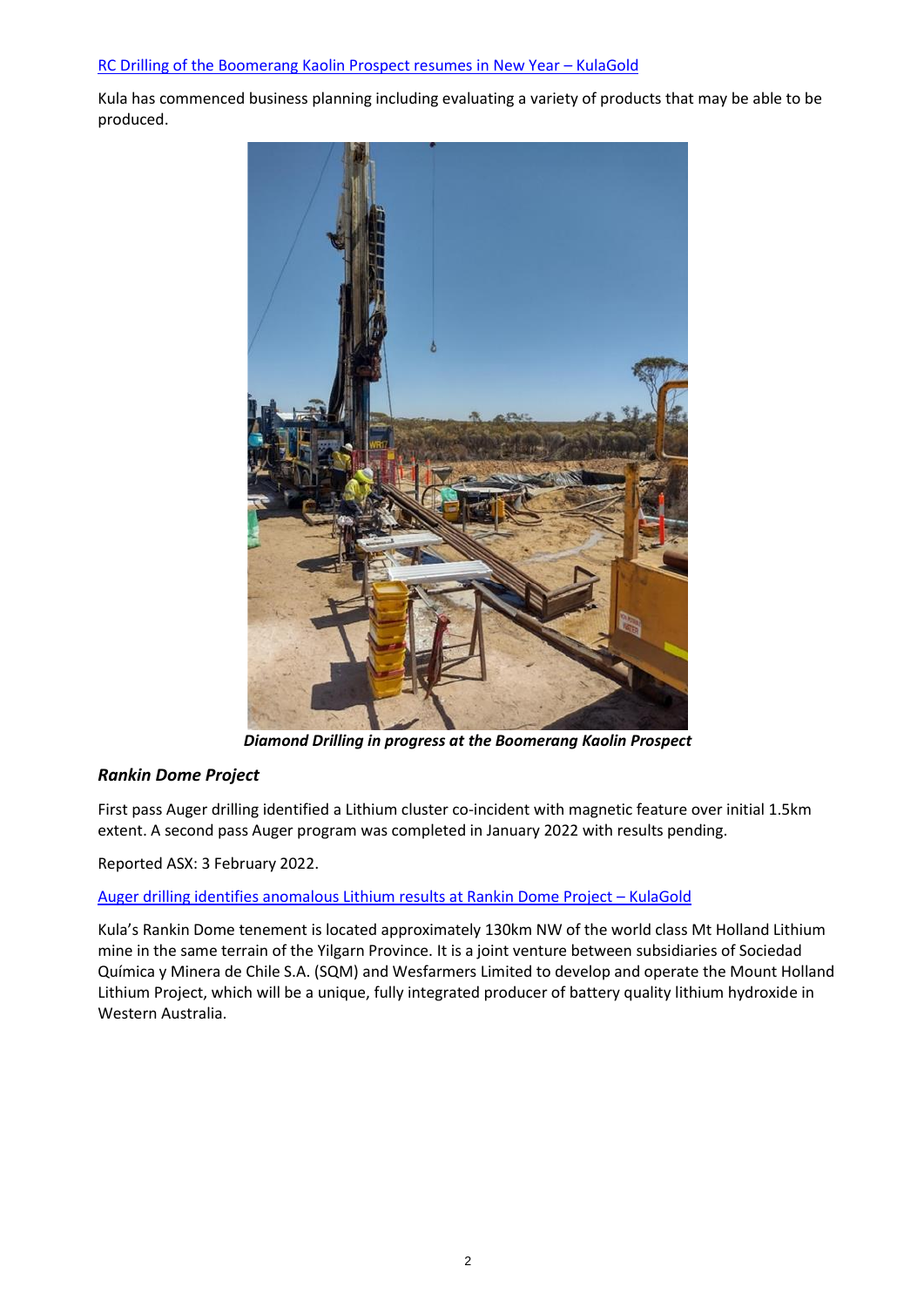

*Auger geochemistry results (Lithium) with regional mag underlaying on E77/2768, showing Lithium results in the SW line of auger drilling*

The lithium auger geochem results cover an approximate 1.5km extent that remains open in all directions.

| No of points | Min ppm | Max ppm | Mean ppm | <b>Median ppm</b> | Std Dev ppm |
|--------------|---------|---------|----------|-------------------|-------------|
| 232          |         | 51.5    | 20.45    | 18.75             | 8.84        |

*Table 1 Statistics of the Lithium geochemistry results at the Rankin Dome Project*

## *Westonia Project*

A first pass Auger geochemical sampling program was completed over E77/2766 - location shown in the map below, close to the Edna May Gold mine which has a rich history of gold production. Results of the exploration work are pending.

[Southern Cross Projects](https://www.kulagold.com.au/projects/southern-cross/) – KulaGold



*Westonia Project Tenement's*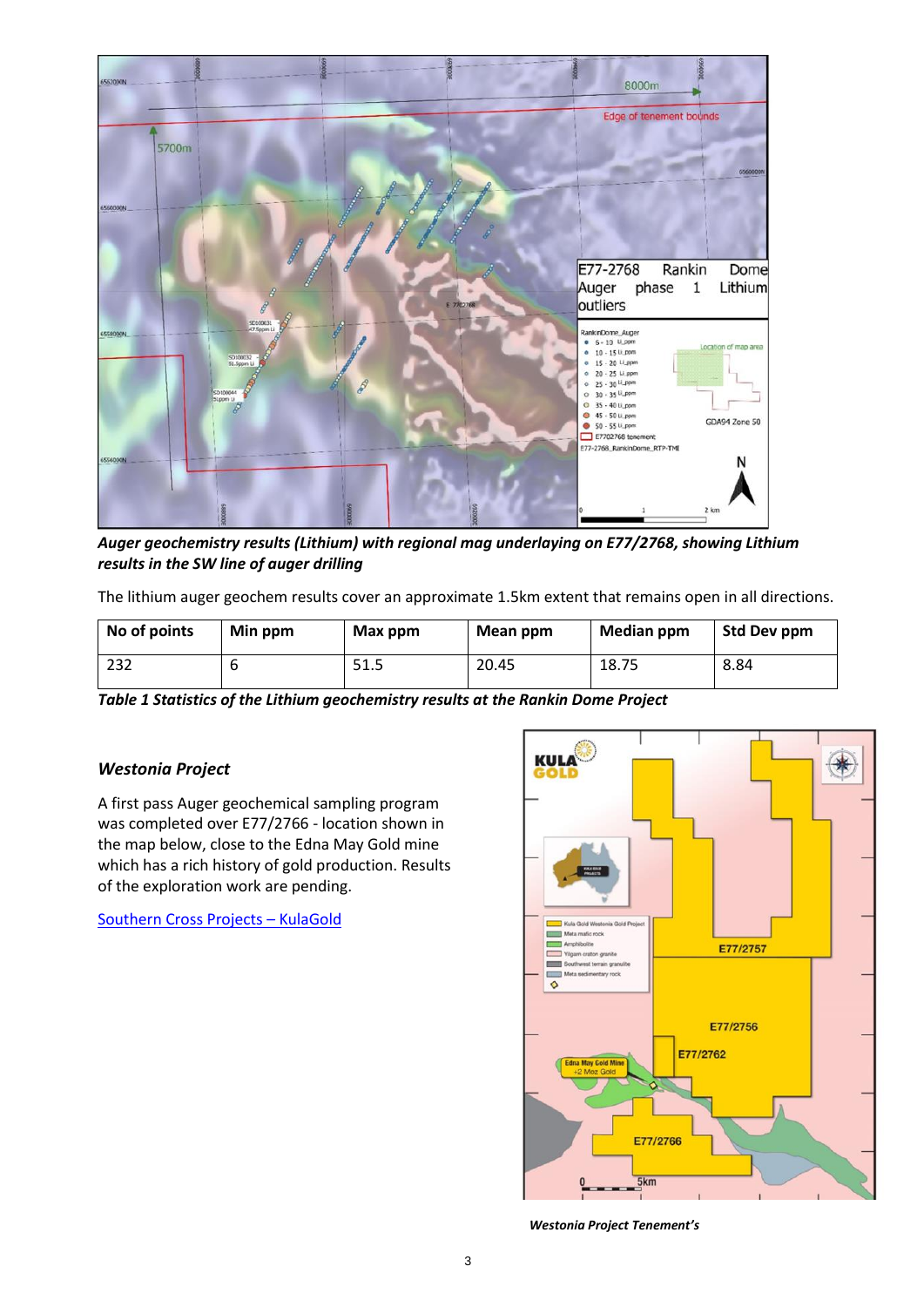#### **Corporate**

Payments to Related parties during the quarter totaled \$58,912 which was made up of director's fees, consulting fees, equipment rental and rent.

#### **Authorised for release By order of the Board**

**For Further Information, Contact:** Luke Abbott – Company Secretary T: +61 8 6144 0592 [cosec@kulagold.com.au](mailto:cosec@kulagold.com.au) [www.kulagold.com.au](http://www.kulagold.com.au/)

#### **About the Company**

Kula Gold Ltd (ASX: KGD) is a Western Australia gold exploration company focussed on large land positions and structural geological settings capable of hosting ~1m oz deposits.

The company has projects within the Southern Cross WA region including Rankin Dome and Marvel Loch, as well as near Kurnalpi and Brunswick. The company has a history of large gold resource discoveries with its foundation Woodlark Island project in PNG.

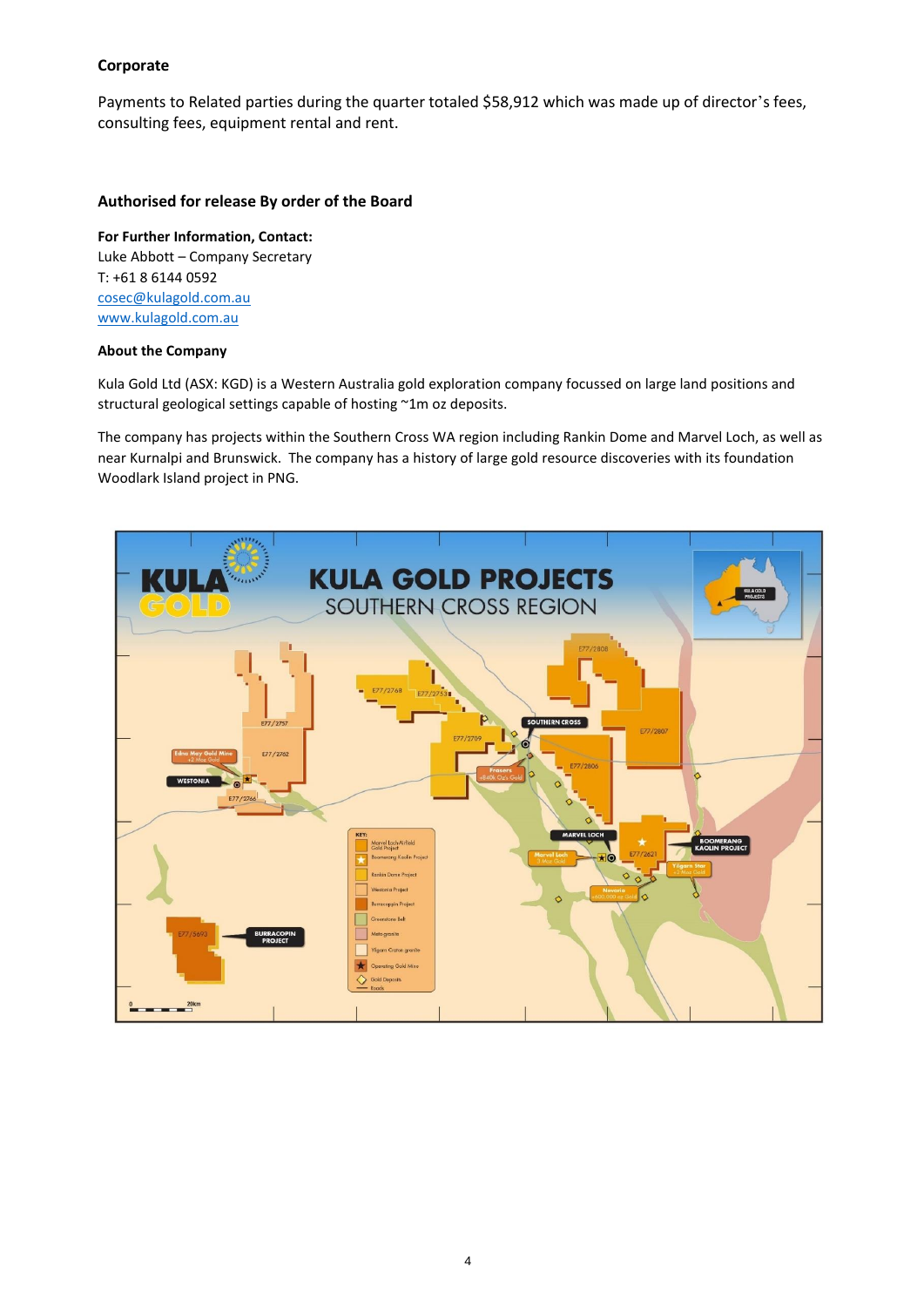## **Tenement List**

| <b>Region</b>     | Project                   | <b>Tenement</b> | <b>Status</b> | <b>Grant Date</b> | Interest<br><b>Acquired</b><br>during<br>the Qtr | <b>Interest</b><br><b>Disposed</b><br>of During<br>the Qtr | <b>Interest</b><br>At End of<br>Qtr |
|-------------------|---------------------------|-----------------|---------------|-------------------|--------------------------------------------------|------------------------------------------------------------|-------------------------------------|
|                   |                           | E77/2709        | Granted       | 8/10/2021         |                                                  |                                                            | 100%                                |
|                   | <b>Rankin Dome</b>        | E77/2753        | Granted       | 8/10/2021         |                                                  |                                                            | 100%                                |
|                   |                           | E77/2768        | Granted       | 26/03/2021        |                                                  |                                                            | 100%                                |
|                   |                           | E77/2756        | Granted       | 8/10/2021         |                                                  |                                                            | 100%                                |
|                   | Westonia                  | E77/2757        | Granted       | 8/10/2021         |                                                  |                                                            | 100%                                |
| Southern<br>Cross |                           | E77/2762        | Granted       | 8/10/2021         |                                                  |                                                            | 100%                                |
| Region            |                           | E77/2766        | Granted       | 8/10/2021         |                                                  |                                                            | 100%                                |
|                   | Marvel Loch -<br>Airfield | E77/2621        | Granted       | 5/09/2021         |                                                  |                                                            | 100%                                |
|                   |                           | E77/2806        | Pending       |                   |                                                  |                                                            | 100%                                |
|                   |                           | E77/2807        | Pending       |                   |                                                  |                                                            | 100%                                |
|                   |                           | E77/2808        | Pending       |                   |                                                  |                                                            | 100%                                |
|                   | Burracoppin               | E70/5693        | Granted       | 11/05/2021        |                                                  |                                                            | 100%                                |
|                   |                           | E70/5599        | Granted       | 26/07/2021        |                                                  |                                                            | 100%                                |
| South             |                           | E70/5703        | Granted       | 26/05/2021        |                                                  |                                                            | 100%                                |
| West              | <b>Brunswick</b>          | E70/5513        | Granted       | 23/02/2021        |                                                  |                                                            | 100%                                |
| Region            |                           | E70/5645        | Granted       | 6/05/2021         |                                                  |                                                            | 100%                                |
|                   |                           | E70/5660        | Granted       | 28/04/2021        |                                                  |                                                            | 100%                                |
|                   |                           | E28/2942        | Granted       | 21/04/2020        |                                                  |                                                            | 100%                                |
| Kurnalpi          | Lake Rebecca              | E28/3029        | Granted       | 10/03/2021        |                                                  |                                                            | 100%                                |
| Region            |                           | E28/3137        | Pending       |                   |                                                  |                                                            | 100%                                |
|                   | Boorabbin<br>North        | E15/1819        | Granted       | 27/01/2022        |                                                  |                                                            | 100%                                |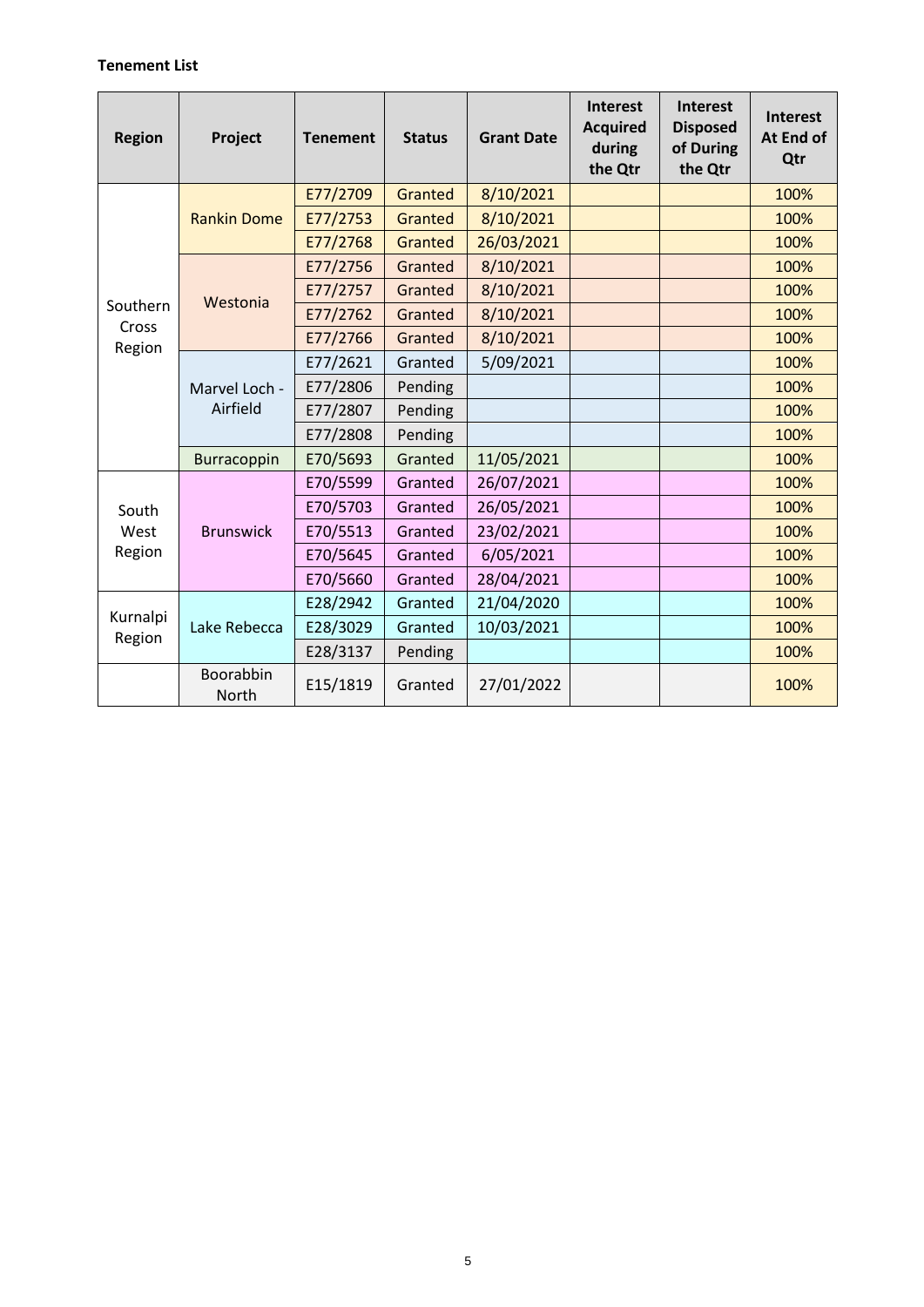# **Appendix 5B**

# **Mining exploration entity or oil and gas exploration entity quarterly cash flow report**

| Name of entity |                                   |
|----------------|-----------------------------------|
|                | KULA GOLD LIMITED                 |
| ARN            | Quarter ended ("current quarter") |
| 83 126 741 259 | 31 MARCH 2022                     |

|     | <b>Consolidated statement of cash flows</b>       | <b>Current quarter</b><br>\$A'000 | Year to date (3)<br>months)<br>\$A'000 |
|-----|---------------------------------------------------|-----------------------------------|----------------------------------------|
| 1.  | Cash flows from operating activities              |                                   |                                        |
| 1.1 | Receipts from customers                           |                                   |                                        |
| 1.2 | Payments for                                      |                                   |                                        |
|     | exploration & evaluation<br>(a)                   | (930)                             | (930)                                  |
|     | (b)<br>development                                |                                   |                                        |
|     | production<br>(c)                                 |                                   |                                        |
|     | staff costs<br>(d)                                | (20)                              | (20)                                   |
|     | (e) administration and corporate costs            | (75)                              | (75)                                   |
| 1.3 | Dividends received (see note 3)                   |                                   |                                        |
| 1.4 | Interest received                                 |                                   |                                        |
| 1.5 | Interest and other costs of finance paid          |                                   |                                        |
| 1.6 | Income taxes paid                                 |                                   |                                        |
| 1.7 | Government grants and tax incentives              |                                   |                                        |
| 1.8 | Other (provide details if material)               |                                   |                                        |
| 1.9 | Net cash from / (used in) operating<br>activities | (1,025)                           | (1,025)                                |

| 2.  |     | Cash flows from investing activities |  |
|-----|-----|--------------------------------------|--|
| 2.1 |     | Payments to acquire or for:          |  |
|     | (a) | entities                             |  |
|     | (b) | tenements                            |  |
|     | (c) | property, plant and equipment        |  |
|     | (d) | exploration & evaluation             |  |
|     | (e) | investments                          |  |
|     | (†) | other non-current assets             |  |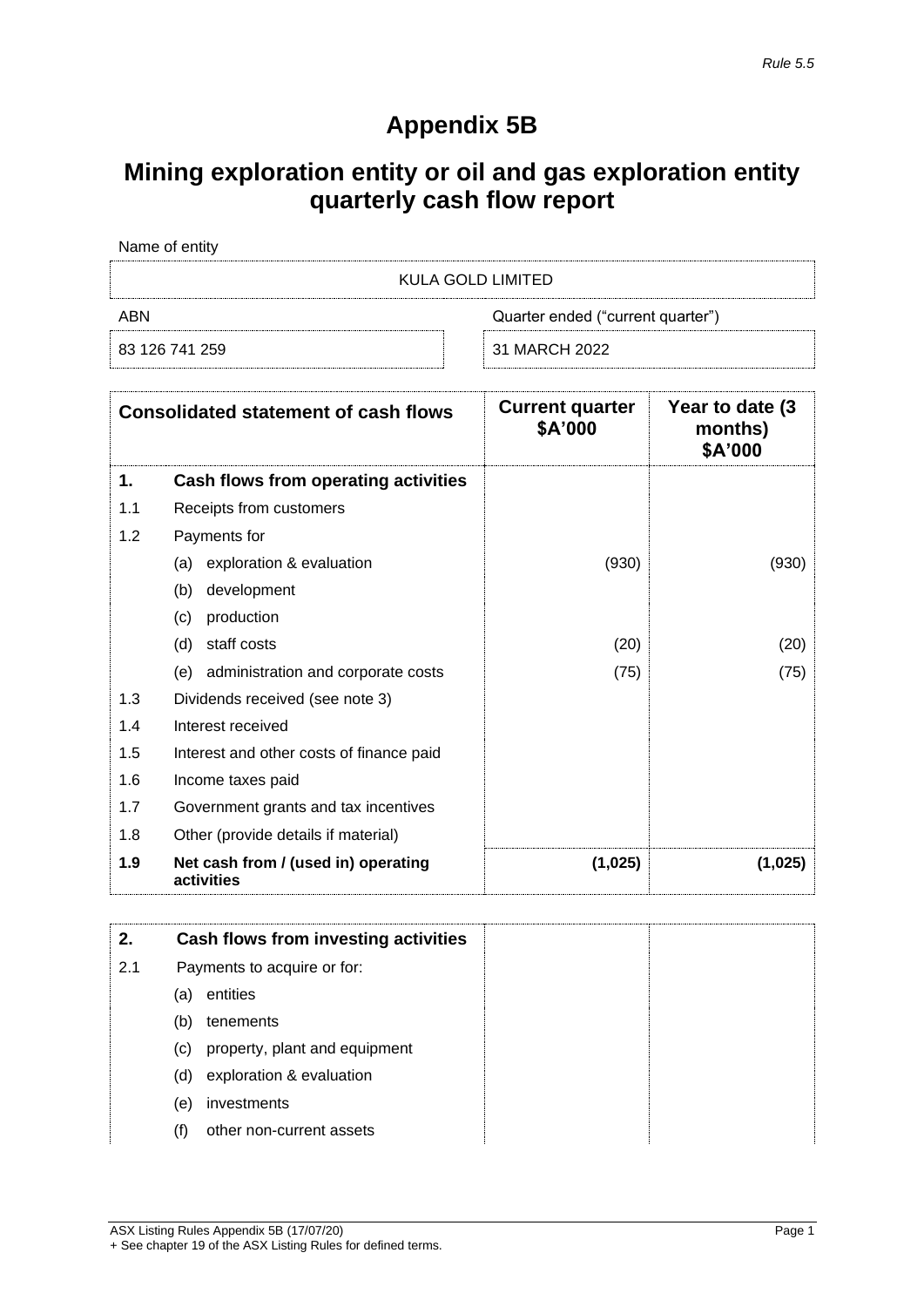|     | <b>Consolidated statement of cash flows</b>       | <b>Current quarter</b><br>\$A'000 | Year to date (3)<br>months)<br>\$A'000 |
|-----|---------------------------------------------------|-----------------------------------|----------------------------------------|
| 2.2 | Proceeds from the disposal of:                    |                                   |                                        |
|     | entities<br>(a)                                   |                                   |                                        |
|     | (b)<br>tenements                                  |                                   |                                        |
|     | property, plant and equipment<br>(c)              |                                   |                                        |
|     | (d)<br>investments                                |                                   |                                        |
|     | (e)<br>other non-current assets                   |                                   |                                        |
| 2.3 | Cash flows from loans to other entities           |                                   |                                        |
| 2.4 | Dividends received (see note 3)                   |                                   |                                        |
| 2.5 | Other (provide details if material)               |                                   |                                        |
| 2.6 | Net cash from / (used in) investing<br>activities | <b>NIL</b>                        | <b>NIL</b>                             |

| 3.   | Cash flows from financing activities                                                       |            |            |
|------|--------------------------------------------------------------------------------------------|------------|------------|
| 3.1  | Proceeds from issues of equity securities<br>(excluding convertible debt securities)       |            |            |
| 3.2  | Proceeds from issue of convertible debt<br>securities                                      |            |            |
| 3.3  | Proceeds from exercise of options                                                          |            |            |
| 3.4  | Transaction costs related to issues of equity<br>securities or convertible debt securities |            |            |
| 3.5  | Proceeds from borrowings                                                                   |            |            |
| 3.6  | Repayment of borrowings                                                                    |            |            |
| 3.7  | Transaction costs related to loans and<br>borrowings                                       |            |            |
| 3.8  | Dividends paid                                                                             |            |            |
| 3.9  | Other (provide details if material)                                                        |            |            |
| 3.10 | Net cash from / (used in) financing<br>activities                                          | <b>NIL</b> | <b>NIL</b> |

|     | Net increase / (decrease) in cash and<br>cash equivalents for the period |         |         |
|-----|--------------------------------------------------------------------------|---------|---------|
| 4.1 | Cash and cash equivalents at beginning of<br>period                      | 2,128   | 2,128   |
| 4.2 | Net cash from / (used in) operating<br>activities (item 1.9 above)       | (1,025) | (1.025) |
| 4.3 | Net cash from / (used in) investing activities<br>(item 2.6 above)       |         |         |
| 4.4 | Net cash from / (used in) financing activities<br>item 3.10 above)       |         |         |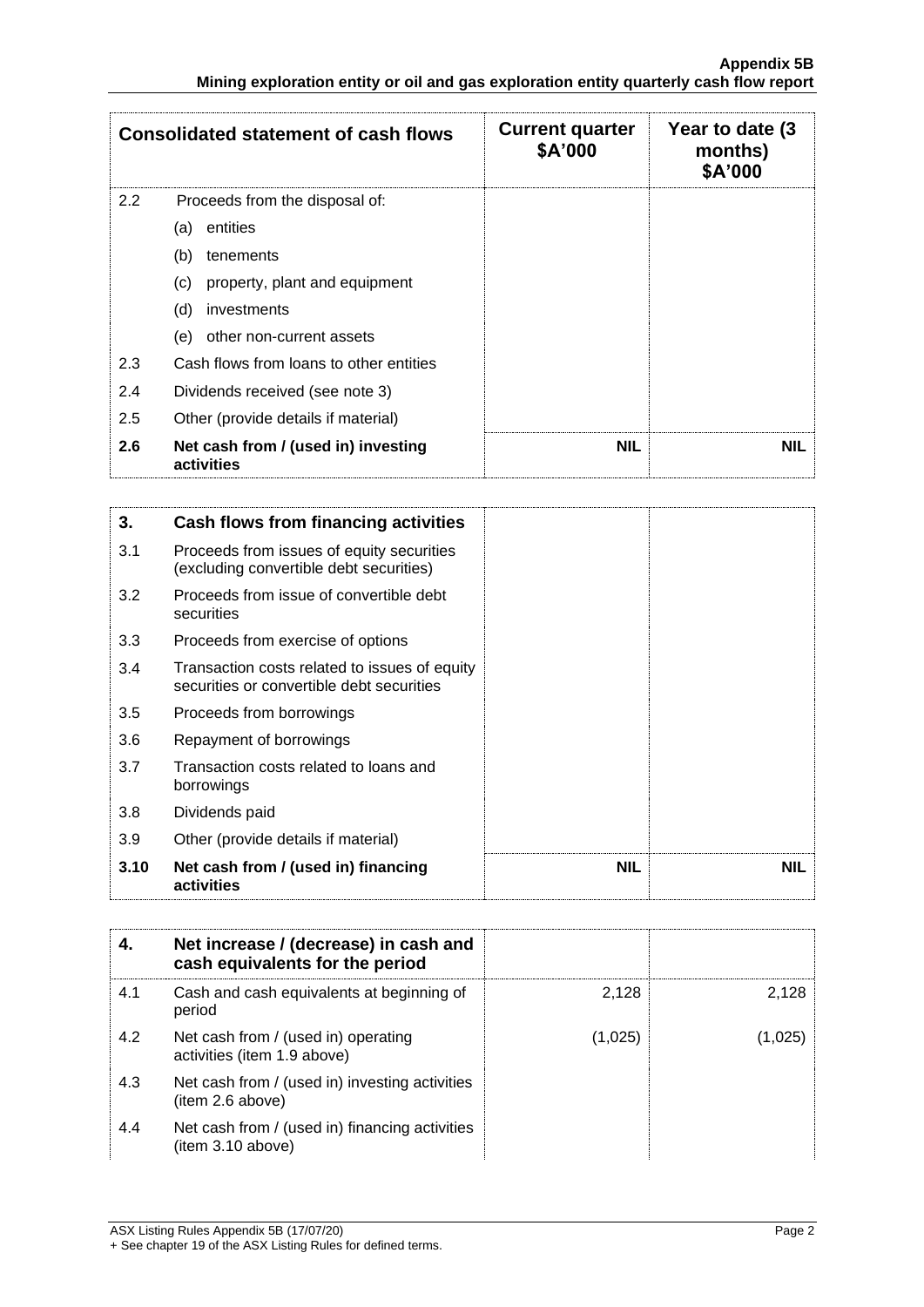| Consolidated statement of cash flows |                                                      | <b>Current quarter</b><br>\$A'000 | Year to date (3)<br>months)<br>\$A'000 |
|--------------------------------------|------------------------------------------------------|-----------------------------------|----------------------------------------|
| 4.5                                  | Effect of movement in exchange rates on<br>cash held |                                   |                                        |
| 4.6                                  | Cash and cash equivalents at end of<br>period        | 1.103                             | 1,103                                  |

| 5.  | Reconciliation of cash and cash<br>equivalents<br>at the end of the quarter (as shown in the<br>consolidated statement of cash flows) to the<br>related items in the accounts | <b>Current quarter</b><br>\$A'000 | <b>Previous quarter</b><br>\$A'000 |
|-----|-------------------------------------------------------------------------------------------------------------------------------------------------------------------------------|-----------------------------------|------------------------------------|
| 5.1 | <b>Bank balances</b>                                                                                                                                                          | 1.073                             | 2,098                              |
| 5.2 | Call deposits                                                                                                                                                                 | 30                                | 30                                 |
| 5.3 | <b>Bank overdrafts</b>                                                                                                                                                        |                                   |                                    |
| 5.4 | Other (provide details)                                                                                                                                                       |                                   |                                    |
| 5.5 | Cash and cash equivalents at end of<br>quarter (should equal item 4.6 above)                                                                                                  | 1,103                             | 2.128                              |

| 6.  | Payments to related parties of the entity and their<br>associates                                                                                           | <b>Current quarter</b><br><b>\$A'000</b> |  |  |  |
|-----|-------------------------------------------------------------------------------------------------------------------------------------------------------------|------------------------------------------|--|--|--|
| 6.1 | Aggregate amount of payments to related parties and their<br>associates included in item 1                                                                  | (59)                                     |  |  |  |
| 6.2 | Aggregate amount of payments to related parties and their<br>associates included in item 2                                                                  |                                          |  |  |  |
|     | Note: if any amounts are shown in items 6.1 or 6.2, your quarterly activity report must include a description of, and an<br>explanation for, such payments. |                                          |  |  |  |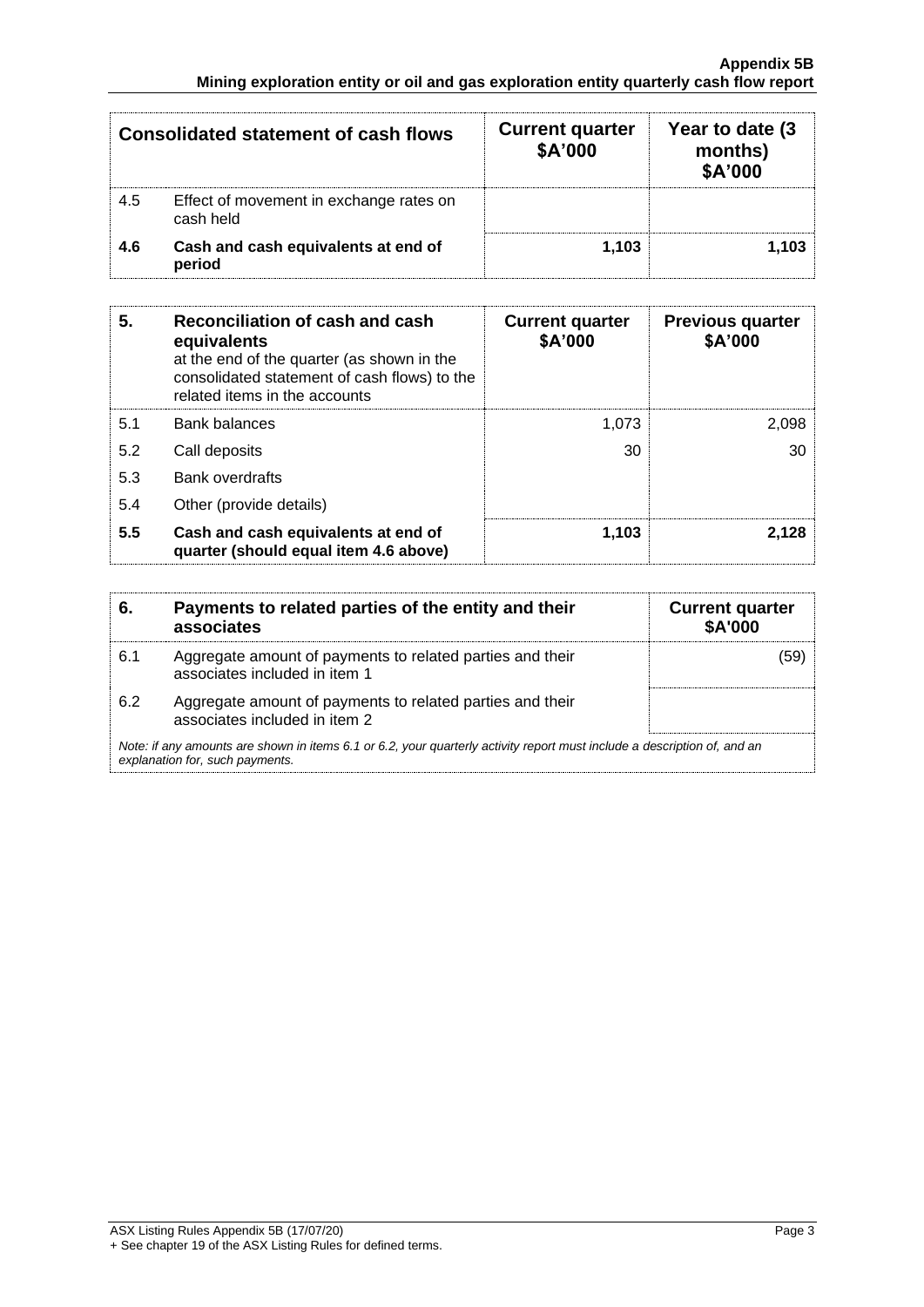| 7.  | <b>Financing facilities</b><br>Note: the term "facility' includes all forms of financing<br>arrangements available to the entity.<br>Add notes as necessary for an understanding of the<br>sources of finance available to the entity.                                                                                                               | <b>Total facility</b><br>amount at quarter<br>end<br>\$A'000 | Amount drawn at<br>quarter end<br>\$A'000 |  |
|-----|------------------------------------------------------------------------------------------------------------------------------------------------------------------------------------------------------------------------------------------------------------------------------------------------------------------------------------------------------|--------------------------------------------------------------|-------------------------------------------|--|
| 7.1 | Loan facilities                                                                                                                                                                                                                                                                                                                                      |                                                              |                                           |  |
| 7.2 | Credit standby arrangements                                                                                                                                                                                                                                                                                                                          |                                                              |                                           |  |
| 7.3 | Other (please specify)                                                                                                                                                                                                                                                                                                                               |                                                              |                                           |  |
| 7.4 | <b>Total financing facilities</b>                                                                                                                                                                                                                                                                                                                    |                                                              |                                           |  |
| 7.5 | Unused financing facilities available at quarter end                                                                                                                                                                                                                                                                                                 |                                                              |                                           |  |
| 7.6 | Include in the box below a description of each facility above, including the lender, interest<br>rate, maturity date and whether it is secured or unsecured. If any additional financing<br>facilities have been entered into or are proposed to be entered into after quarter end,<br>include a note providing details of those facilities as well. |                                                              |                                           |  |
|     |                                                                                                                                                                                                                                                                                                                                                      |                                                              |                                           |  |

| 8.  | Estimated cash available for future operating activities                                                                                                                                                                        |                                                                                                                                                | \$A'000 |
|-----|---------------------------------------------------------------------------------------------------------------------------------------------------------------------------------------------------------------------------------|------------------------------------------------------------------------------------------------------------------------------------------------|---------|
| 8.1 |                                                                                                                                                                                                                                 | Net cash from / (used in) operating activities (item 1.9)<br>(1,025)                                                                           |         |
| 8.2 |                                                                                                                                                                                                                                 | (Payments for exploration & evaluation classified as investing<br>activities) (item 2.1(d))                                                    |         |
| 8.3 | Total relevant outgoings (item $8.1 +$ item $8.2$ )                                                                                                                                                                             |                                                                                                                                                | (1,025) |
| 8.4 | Cash and cash equivalents at quarter end (item 4.6)                                                                                                                                                                             |                                                                                                                                                | 1,103   |
| 8.5 | Unused finance facilities available at quarter end (item 7.5)                                                                                                                                                                   |                                                                                                                                                |         |
| 8.6 | 1,103<br>Total available funding (item $8.4 +$ item $8.5$ )                                                                                                                                                                     |                                                                                                                                                |         |
| 8.7 | Estimated quarters of funding available (item 8.6 divided by<br>item 8.3)                                                                                                                                                       |                                                                                                                                                | 1.08    |
|     | Note: if the entity has reported positive relevant outgoings (ie a net cash inflow) in item 8.3, answer item 8.7 as "N/A".<br>Otherwise, a figure for the estimated quarters of funding available must be included in item 8.7. |                                                                                                                                                |         |
| 8.8 | If item 8.7 is less than 2 quarters, please provide answers to the following questions:                                                                                                                                         |                                                                                                                                                |         |
|     | 8.8.1                                                                                                                                                                                                                           | Does the entity expect that it will continue to have the current level of net operating<br>cash flows for the time being and, if not, why not? |         |
|     | Answer: The company has reduced its level of discretionary exploration expenditure for<br>cash reserves to cover at least the next two quarters.                                                                                |                                                                                                                                                |         |
|     | 8.8.2<br>Has the entity taken any steps, or does it propose to take any steps, to raise further<br>cash to fund its operations and, if so, what are those steps and how likely does it<br>believe that they will be successful? |                                                                                                                                                |         |
|     | Answer: No                                                                                                                                                                                                                      |                                                                                                                                                |         |
|     |                                                                                                                                                                                                                                 |                                                                                                                                                |         |